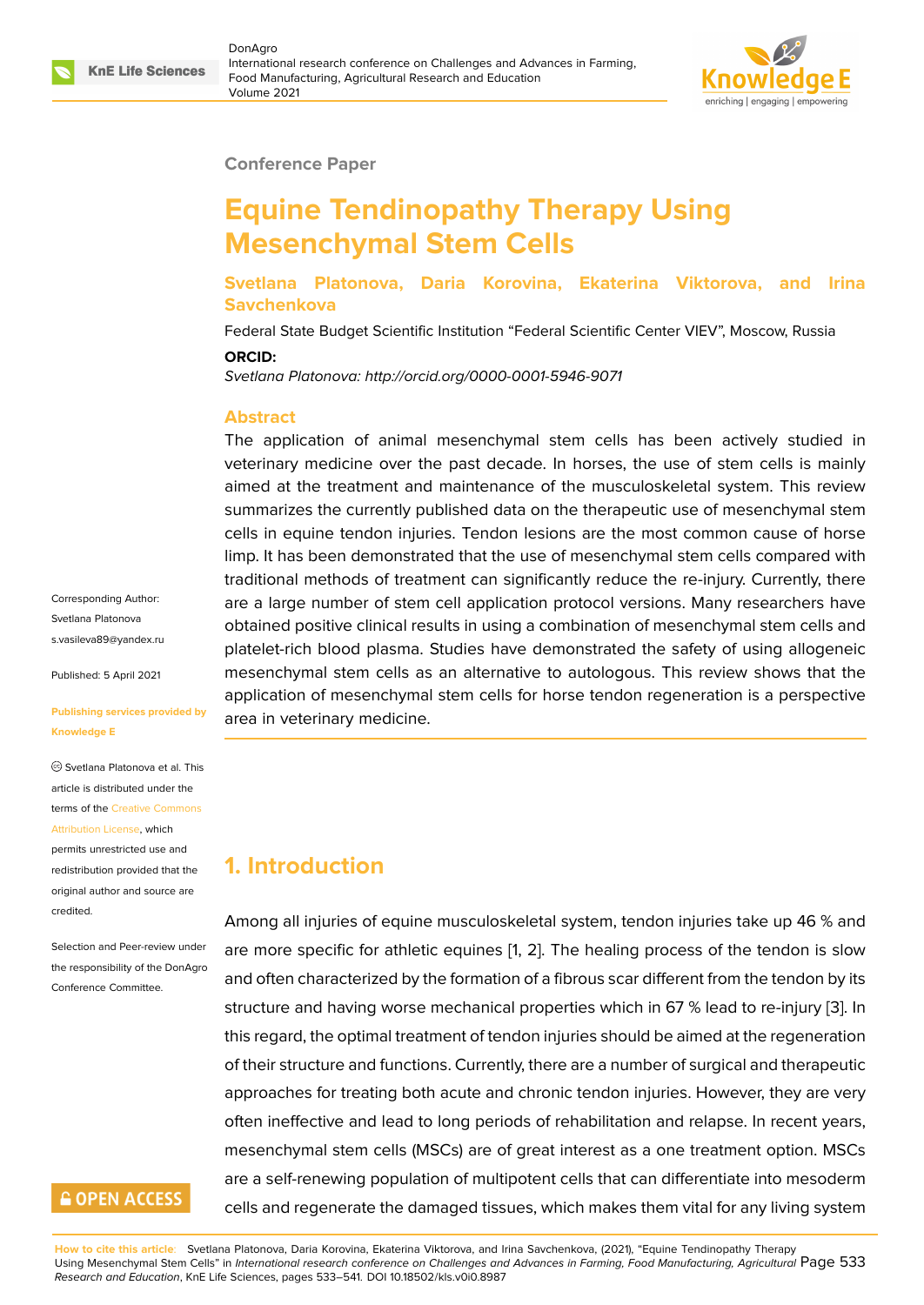[4]. Due to their availability, ability to reduce inflammation and accelerate healing, MSCs have essential therapeutic applications. Equine MSCs were isolated from bone marrow (BM) [5–7], adipose tissue (AT) [8–10], peripheral blood [11, 12] synovial membrane and [sy](#page-7-3)novial fluid [13], umbilical cord blood (UCB) [10,14–18]. The selection of MSCs source depends on the easiness of access and collection of material, the need for local or general anesthesia, and the final concentration and qu[alit](#page-8-0)[y o](#page-8-1)f isolated cells. The most significant sou[rce](#page-8-2)s of MSCs in clinical practice are BM, AT, and UCB [19]. Currently, there are a large number of publications describing the clinical advantages of MSCs compared to traditional therapy in equine. It has been shown that the use of MSCs for regenerative purposes has great potential. Therefore it is very important to analyze their advantages and disadvantages before using [20]. This review summarizes the published data on the therapeutic use of equine MSCs while tendon injuries.

### **2. Methods and Equipment**

The damage of the superficial digital flexor tendon, SDFT is the most common cause of lameness in horses [21]. In 2003, MSCs were first injected into damaged SDFT horses. The BM-MSCs have been used as they are most studied and characterized. Smith et al. have injected into the injured tendon of a horse a 6.4×105 autologous BM-MSCs. As a result of the study, in horse oedema of limb or lameness was not noticed, only pain with pressure was observed. Ultrasound also did not reveal pathologies in the healing of the tendon [5]. Later, Godwin et al. analyzed the use of autologous BM-MSCs for the treatment of SDFT injuries in 141 horses. The MSCs have been obtained from sternum BM cultivated for 14 days and cryopreserved. A cell suspension with a 5×106 cells/ml concent[ra](#page-7-4)tion of BM-MSCs was injected by the injection needle into the damaged area under the ultrasound control. The number of injection sites was not standardized and depended on the extent and size of the injury visualized by ultrasound. In most cases, it was 2–4 injections over the entire area of the lesion. According to the results of a three-year observation, out of 113 horses, 111 (98.2 %) returned to the competition; 31 horses (27.4 %) suffered repeated injuries, and only 6 horses (5.3 %) were injured in the contralateral limb. The average number of injected cells was 9.2×106 for horses that did not suffer and 7.6×106 cells for those who suffered from re-injury. But there were no statistically significant differences. When using BM-MSCs, the frequency of re-injuries was significantly lower (27.4 %) than when treated with hyaluronan or polysulfated glycosaminoglycans, where 56 % of horses have reinjury within 2 years [3, 7]. The similar results were previously obtained by Smith et al.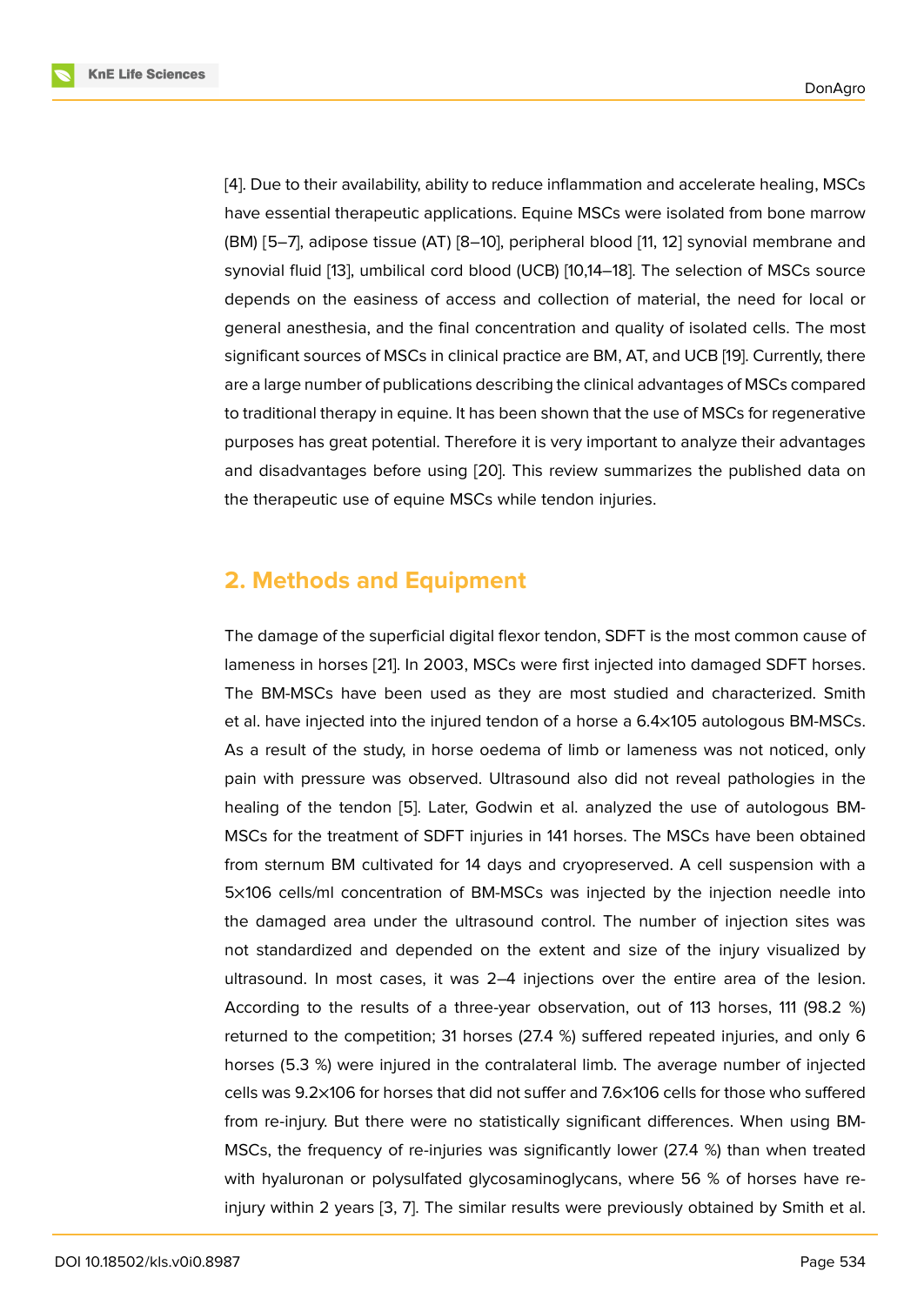when using autologous BM-MSCs in the treatment of 168 horses with the medium and high degree severity of SDFT injuries. At that time the frequency or re-injury was 18 % [6]. More lately, Smith et al. have demonstrated that injection of autologous BM-MSCs suspended in the BM supernatant results in the formation of the tissue is more similar to a normal tendon than scar tissue. For this study, 12 horses with natural SDFT injury were [ra](#page-7-5)ndomly divided into experimental and control groups. The control group received an intracranial injection of 2 ml saline and the experimental group was injected of 10×106 BM-MSCs suspended in 2 ml of BM supernatant. The side effects were not noted. After 6 months, the horses were euthanized, and the tendons were evaluated. As a result, it was shown that in contrast to physiological saline, the injection of BM-MSCs with BM supernatant facilitate normalization of following parameters as stiffness, hydration, contents of glycosaminoglycan and histological organization [22]. It has to be mentioned that in this study it is impossible to determine what caused the effect: BM-MSCs, BM supernatant or their complex.

It is known that the AT by their availability is an appealing source of MSCs, and therefore Nixon et al. in 2008 published the first article on the effect of fractions of nucleated AT cells on the regeneration of induced SDFT damages of horses [8]. The study was short-term and 6 weeks after the injection, the horses were euthanized. Histological evaluation showed a restoration in the structure of the tendons of the experimental group. However, the differences in biochemical and molecular par[am](#page-8-3)eters compared with the control were insignificant [8]. Later, Carvalho et al. conducted an examination of purified and characterized autologous AT-MSCs on the horses induced SDFT injuries. Eight animals were at once injected with 10×106 AT-MSCs into the tendons, with no side effects. Histological anal[ys](#page-8-3)is showed that AT-MSCs are equable to regenerate the tendon, reduce inflammatory infiltrate, and increase expression of type I collagen [9]. Ahrberg et al. conducted a blind randomized study to analyze the influence of autologous AT-MSCs in SDFT tendinopathies induced on all limbs of 6 horses [23]. Tendinopathies were caused by an insignificant mechanical rupture of tissues in co[mb](#page-8-4)ination with an injection of a low dose of type I collagenase (4.8 mg/ml) into the tendons of all extremities. MSCs were isolated from AT cultured up to 2 passages and were labelled with particles of supermagnetic iron oxide. Three weeks after injury, labelled AT-MSCs were injected into the lesions under ultrasound guidance. In a randomized way, autologous serum contained AT-MSCs in a concentration of 10×106 cells/ml was injected into one hind limb and one forelimb. In a contralateral side was injected an autologous blood serum without MSCs. Tendons that were injected with AT-MSCs demonstrated the long-term clinical signs of inflammation, including swelling,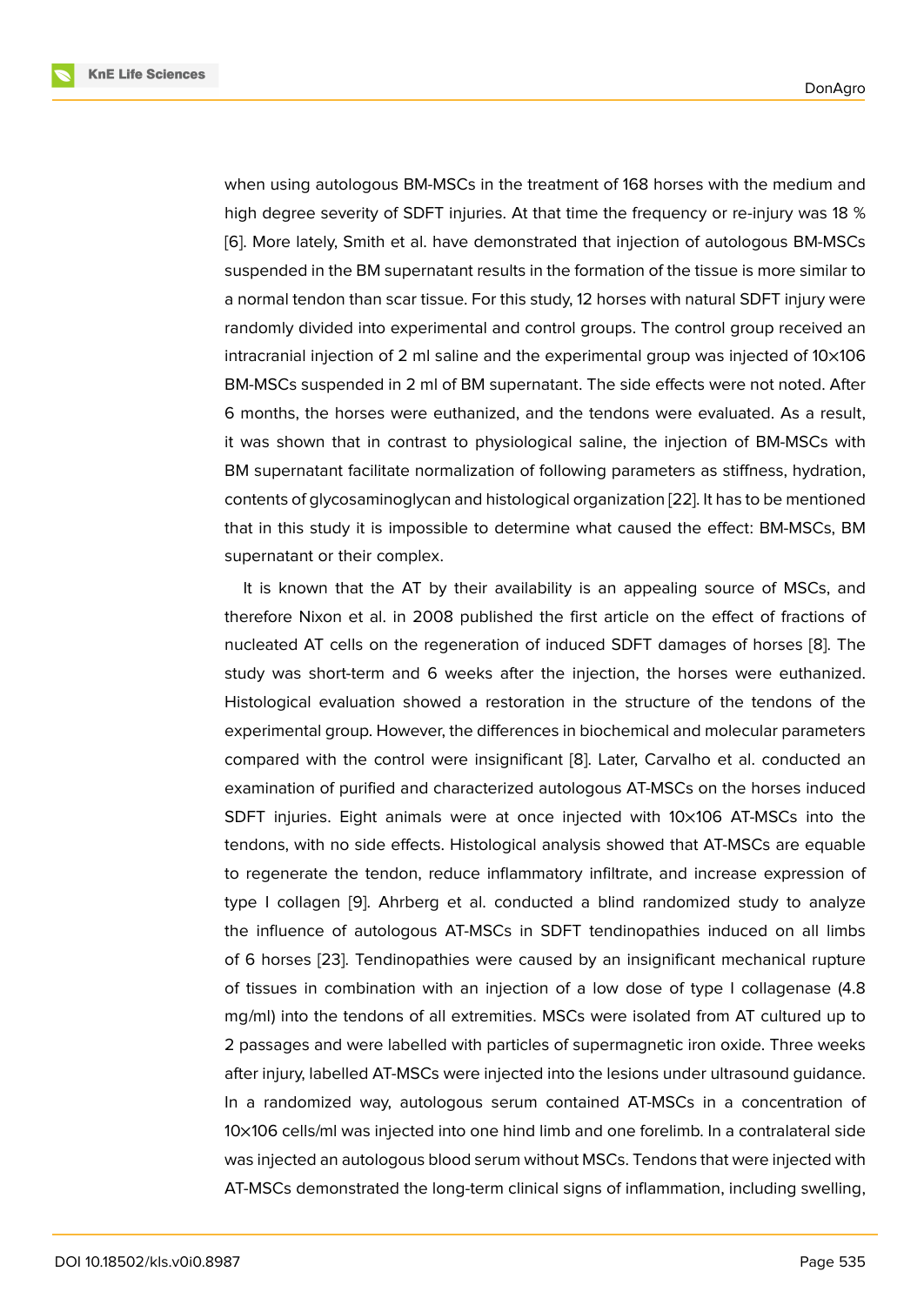fever, and pain. Twenty four weeks after the injection of MSCs animals were euthanized. All the tendons were then prepared, analyzed and sent for histological examination. The authors did not find significant differences in histological, biochemical or biomechanical parameters between lesions treated with AT-MSCs and control lesions of tendons treated with blood serum. However, the hydroxylysylpyridinoline composed in the MSCs group is more inherent to the healthy tendon tissue which potentially indicates better healing. It has also been demonstrated that labelled MSCs integrate from the injection site into the lesion, which is in accordance with previously published studies [23, 24]. However, there have been published studies that did not determine the obvious impact of AT-MSCs. For instance, Geburek et al. were conducted a randomized controlled blind experimental study. For this purpose, 9 horses of 3-6 years old that did not manifest the signs of SDFT disturbances before the experiment beginnings were selected. Near the lesion site, each horse was injected (3 and 5 cm proximal to the surgical scar on the skin) by 0.5 ml of inactivated autologous serum contained AT-MSCs at a concentration of  $10 \times 106$  cells/ml, or only inactivated autologous serum that served as a control. The injection was made under ultrasound guidance. The injection of AT-MSCs did not significantly influence on clinical and ultrasound parameters. At 24 weeks after the start of treatment, the biochemical, histological, and biomechanical characteristics of the reparative tissue did not have essential differences between the groups [25].

An alternative source of equine MSCs is UCB, which can be used for obtaining MSCs in a minimally invasive way. In 2013, Kang et al. analyzed allogeneic UCB-MSCs therapy while natural SDFT injury of horses. Totally, six animals aged from 3 to 5 years were involved in the study. Each animal was injected with  $2 \times 107$  cells suspended in 10 ml of phosphate-buffered saline (PBS). Adverse reactions from the introduction of cells were not noted. An ultrasound was performed after 1, 2, 4, 8, and 12 weeks. One month after the UCB-MSCs injection while ultrasound detected a decrease in the lesion site of SDFT and 3 months after the tendons were almost completely regenerated [15]. Van Loon et al revealed a positive effect of UCB-MSCs on the healing of horse tendon injuries in their studies. Scientists analyzed the effects of UCB-MSCs cell therapy on SDFT tendonitis and deep digital flexor tendon (DDFT) tendons [16]. Allogeneic MSCs [iso](#page-8-5)lated from UCB by centrifugation at ficoll density were used for injection. One dose consisted of 3 ml of supernatant and included approximately 10×106 cells. For one lesion, about (2-10)×106 cells were used. The number of injection areas was not standardized and depended on the size and structure of the lesion. In local lesions, injections were introduced from one place, in diffusion lesions by the 5 mm intervals. Due to the severity of the pathology and the lack of the expected result, after the first injection, to one horse out of 29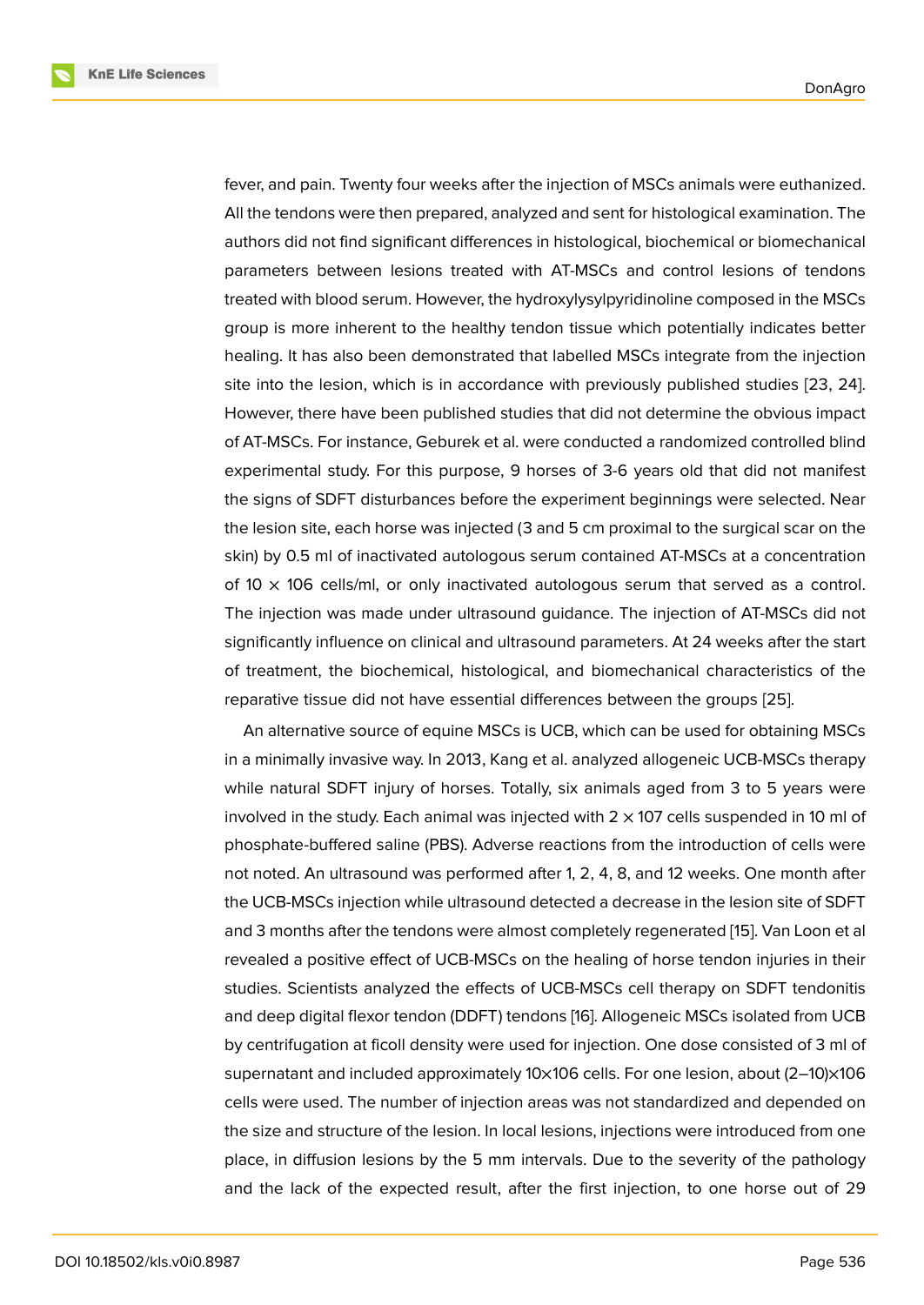



UCB-MSCs were double injected. Twenty-four of 29 horses (83 %), six months after the injection, were able to return to training at the same or higher level [16].

Along with the MSCs application studies as cell therapy, new publications on the possibility of equine tendon injuries, treatment by the platelet-rich plasma (PRP) and platelet concentrate (platelet concentrate, PC) are appearing.

These studies demonstrate that PRP and PC are able to provide important biological effects as increased production of collagen type I, the proliferation of tenocytes, hagiogenesis, and the organization and fibres alignment [26, 27]. Del Bue M. was one of the first to analyze the use of a complex of allogeneic AT-MSCs and PRP in horse tendon injury. The animals participating in the study were heterogeneous in age, activity, and gender. As a result, out of 16 horses with tendonitis 14 returned to work (87.5 %) and remained active during the 2 year observation period, two horses did not recover, one of them suffered from chronic tendonitis and the other returned to training too early and consequently, the injury relapsed. During the postoperative recovery, 50 % of horses had no complications, except the mild local edema and increased pain on the second day which is probably associated with tissue inflammation from intracranial injection [26]. Later Carvalho Ade et al. showed that injection of AT-MSCs in conjunction with PC while inducing SDFT injury in horses leads to the regeneration of collagen fibers and a reduction in the inflammatory infiltrate. In the investigation, eight animals have been divided into two equal groups and studied. The experimental group received intracranial injections of 10×106 AT-MSCs suspended in 1 ml of autologous PC with an average concentration of  $321 \times 103$  platelets /  $\mu$ L, the control group received a similar amount of PBS. Side effects were not observed. An ultrasound examination of the tendons was carried out every two weeks and showed the absence of progression of the lesion. After 16 weeks, histological, immunohistochemical parameters and gene expression were evaluated using SDFT biopsy [28]. The results are consistent with the studies that used MSCs without platelet concentrate on equine tendonitis treatment [9, 25]. Ricco et al. confirmed the safety and efficacy of therapy based on the use of allogeneic AT-MSCs in conjunction with PRP. This complex was tested on 19 horses suffering from acute or subacute SDFT tension. The allogeneic AT-MSCs application did not cause clinical signs of acute or chronic side effects, and also the formation of pathological tissue during the long-term examination was absent. After 24 months of observation, 89.5 % of the horses returned to their original training level and the frequency of reinjury was 10.5 %, which is comparable to the data obtained for autologous MSCs [29]. Later Guercio et al. have also tested cell therapy for AT-MSCs in combination with PRP for the equine SDFT injuries. Nine sports horses aged 3 to 12 years were selected with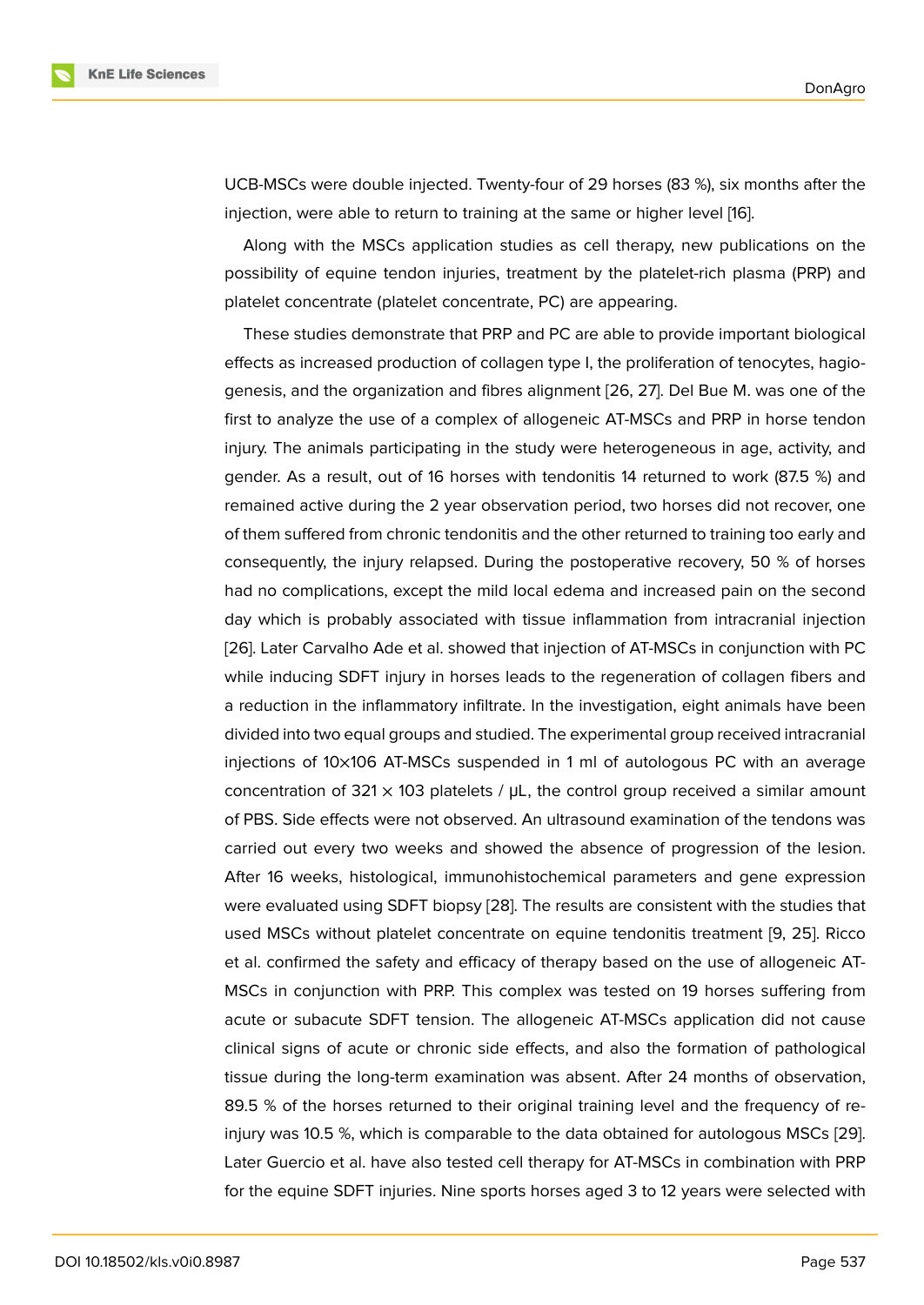SDFT lesions on the forelimb. All horses under ultrasound control were injected with AT-MSCs in conjunction with PRP. The number of injected MSCs was 1×106 cells in 5–10 ml (depending on the severity and extent of the lesion) with a platelet concentration of 1×109 cells/ml. After injection, the animals immediately showed slight edema which passed after 48 hours. Thirteen days after the injection, an ultrasound scan noticed an increase of echogenicity, intralesionality, invariability of the lesion size. After 60 days, the size of the lesion decreased. Full alignment of tendon fibers was revealed after 120 days. After 7–9 months, 7 of 9 horses (78 %) were able to return to their previous activity without relapse. Two horses out of 9 (22 %) have got repeatedly injured. However, it has to be mentioned that in one horse a relapse occurred in the same tendon but in a different place; in the second horse, relapse was the result of a violation of the rehabilitation protocol. It is believed that postoperative rehabilitation of the patient is a necessary support for the proper tendon remodelling. In this study, it was noted that a rehabilitation time less than 6 months increases the relapse rate [30]. Later Romero et al. compared the use of autologous BM-MSCs, AT-MSCs and PRPs for equine SDFT injuries treatment. Injuries were surgically created on both forelimbs of 12 horses, thus four groups of six damaged tendons in each were formulated. One of the groups served as a control, the tendons of this group were processed by Ringer's solution with lactate. The ultrasound examination was performed before injection and 2, 6, 10, 20 and 45 weeks after. After 45 weeks, histological analysis and gene expression analysis were performed. The results showed that compared with the control group, all types of treatment have a clear positive effect. Injection of BM-MSCs led to a better effect than PRP or AT-MSCs, however, the differences between treatment results were relatively small [31].

Application of predifferentiated MSCs is one of the ways of reducing the risk of objectionable differentiation of injected into the inflamed tendon cells. A team led by C. Beerts analyzed the effect of introducing allogeneic, tenogenous, pre-differentiated MSCs in combination with PRP on 36 SDFT damaged horses [11]. MSCs were obtained from the peripheral blood of a 6 year old German Warmblood horse and pre-differentiated by adding tenogenic growth factors to the culture medium until the markers of tenogenic differentiation were increased. The number of inject[ed](#page-8-0) MSCs and PRP per injury was composed (2–3)×106 cells and (1–1.5)×108 platelets, respectively. The same dose was used for all sizes of lesions. After the injection, no adverse reactions were noted. However, non-steroidal anti-inflammatory drugs were administered to the horses within 3–5 days after the injection which could reduce possible edema. Horses re-injected with MSCs were 33.3 %. Twenty-four months after the onset of treatment, 85.7 % of the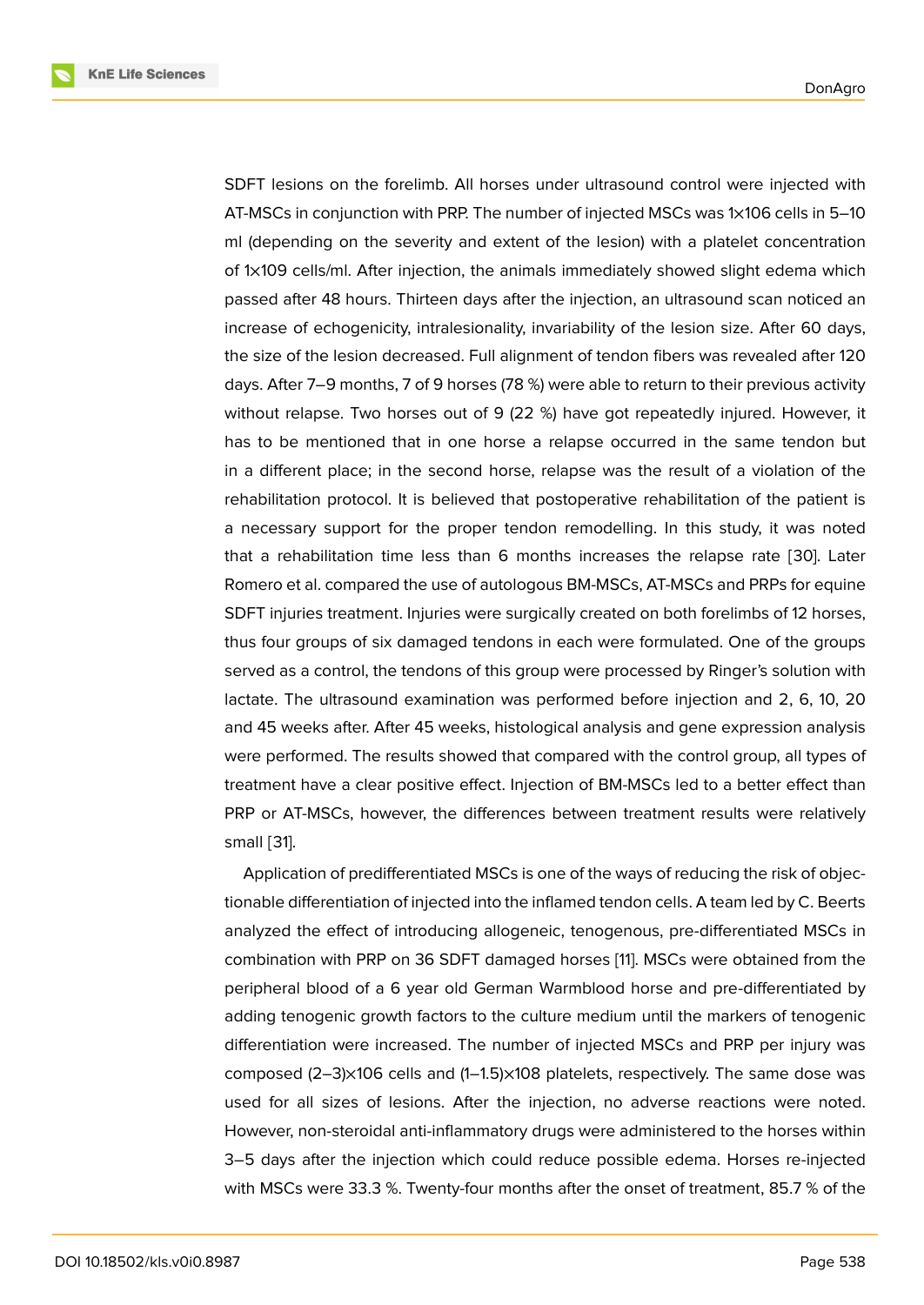horses were able to return to the competition to their original level. The relapse rate after 12 months was 12.5 % and after 24 months 14.3 %, which is comparable with the data obtained using undifferentiated MSCs in combination with PRP [11, 28, 29]. The results of this study are promising, however, it should be noted that there is no control group in the study, and a group receiving only MSCs, which makes it impossible to estimate the therapeutic potential of MSCs compared to that of undifferentiated MSCs.

### **3. Conclusion**

The tendon injuries in horses are widespread and due to the long-lasting treatment, a high possibility of relapsing, cause problems for horse breeding. Currently, a large number of studies dedicated to the injection of MSCs as an alternative to traditional treatments demonstrating the efficacy of MSCs in equine tendon injuries treatment have been collected. The review of the literature shows that despite a wide variety of methods, in general, the results of treating horse tendinopathies with MSCs are consistent and show better healing of tendons, as well as a decrease in the frequency of re-injuries compared to traditional treatments. Thus, according to the results of a twoyear study conducted by Dyson, the relapse rate in the traditional treatment of equine SDFT inflammation was 42.5–44.4 % [3]. The frequency of re-injuries in different studies varied from 10.5 to 27.4 %, while using MSCs [6, 7, 29, 30]. It has been shown that PRP is able to release the growth factors that strengthen the tendon lesions healing by stimulating angiogenesis and enhanc[in](#page-7-2)g the proliferation of MSCs [26, 27]. By the MSCs and PRP combinations, many researchers have obtained positive clinical results, and the frequency of re-injuries has decreased [11, 28–30]. So in 2013, Ricco et al. showed that as a result of the application of allogeneic AT-MSCs in combination with PRP, 89.5 % of horses suffering from acute or subacute SDFT tension were able to return to their previous sporting level [29]. Despite the promising results of using autologous MSCs, their rate of application is limited by the spent of cultivated time and as a practical alternative, the allogeneic MSCs have been suggested to use. The use of allogeneic cells makes it possible beforehand to prepare and characterize MSCs and if it is necessary to apply without loss of time. The studies have shown that side effects from the use of allogeneic cells in animals have not been identified and the results are comparable with autologous MSCs [11, 15, 16, 28, 30]. The cell therapy should not only reduce the regeneration period and improve the quality of the healing process, its main goal is not simple scarring but in the regeneration of fully functional tissue [26]. The presented studies show that MSCs are able to regenerate the tendon. However,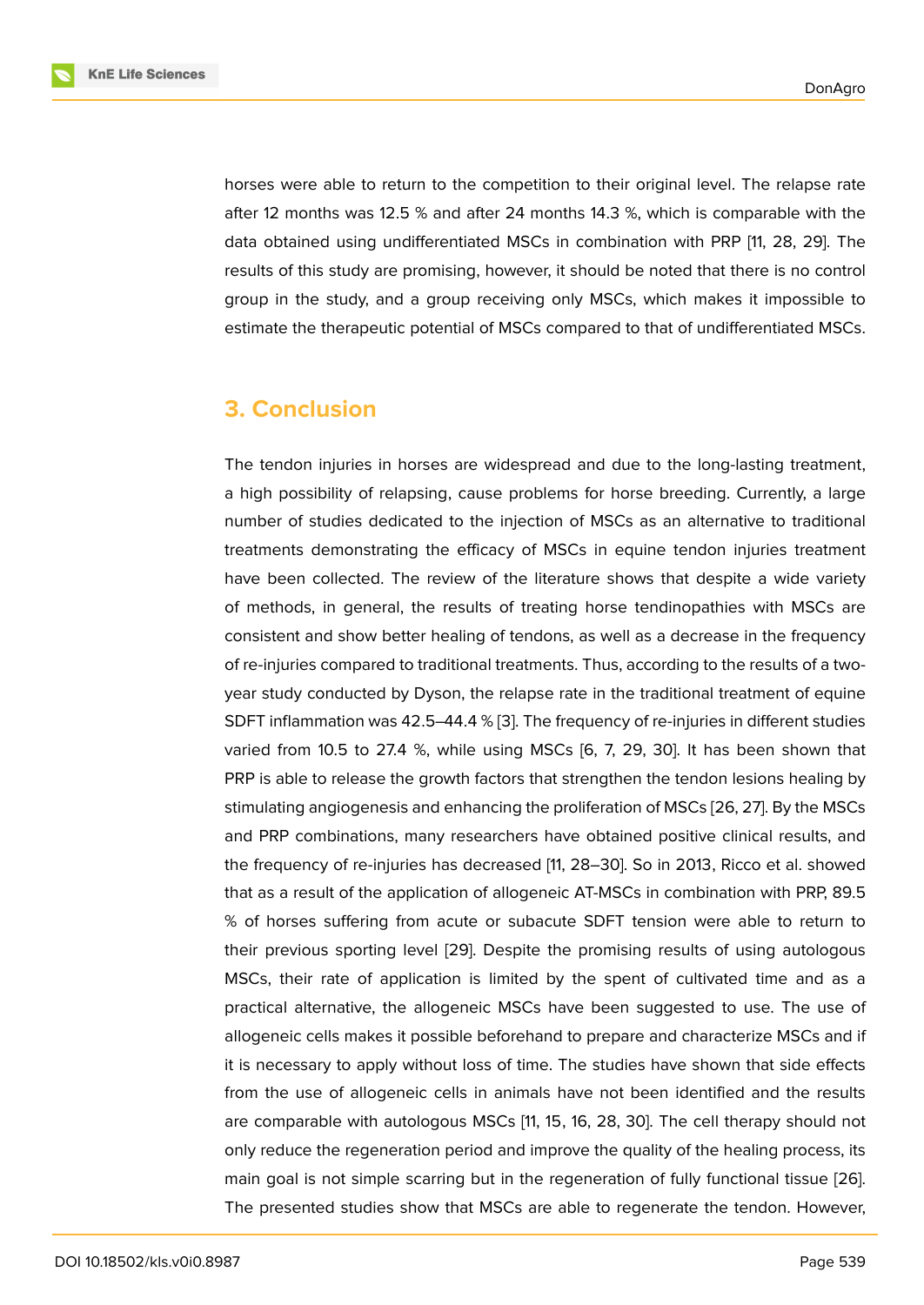**KnE Life Sciences** 



it is still inferior to the native tissue which indicates the need for further optimization of the protocols for their use. Application of MSCs for equine tendon regeneration is a perspective area. However, it is complicated to objectively evaluate the efficacy of this therapy, since there are differences at different stages of the studies as from the source of MSCs, the model of injury (natural / induced) and its size, to the presence of control groups, the duration of the study, the number of injected cells and possible combinations with other cells. MSCs can be extremely effective in treating equine tendon injuries, however, their actual therapeutic potential is still unclear and there are gaps in knowledge that need to be studied.

## **Conflict of Interest**

The authors have no conflicts of interest.

#### **References**

- <span id="page-7-0"></span>[1] Bavin, E. P., *et al*. (2015). Equine Induced Pluripotent Stem Cells Have a Reduced Tendon Differentiation Capacity Compared to Embryonic Stem Cells. *Frontiers in Veterinary Science,* vol. 2, p. 55.
- <span id="page-7-1"></span>[2] Shojaee, A. and Parham, A. (2019). Strategies of Tenogenic Differentiation of Equine Stem Cells for Tendon Repair: Current Status and Challenges. *Stem Cell Research and Therapy*, vol. 10, issue 1, p. 181.
- <span id="page-7-2"></span>[3] Dyson, S. J. (2004). Medical Management of Superficial Digital Flexor Tendonitis: A Comparative Study in 219 Horses (1992–2000). *Equine Veterinary Journal*, vol. 36, issue 5, pp. 415–419.
- <span id="page-7-3"></span>[4] Savchenkova, I. P., *et al*. (2010). Methodical Instructions on the Selection of Multipotent Mesenchymal Stem Cells from the Tissues of Adult Mammals, the study of their properties and signs. *Publishing House Sputnik+*, p. 22.
- <span id="page-7-4"></span>[5] Smith, R. K., *et al*. (2003). Isolation and Implantation of Autologous Equine Mesenchymal Stem Cells from Bone Marrow into the Superficial Digital Flexor Tendon as a Potential Novel Treatment. *Equine Veterinary Journal*, vol. 35, issue 1, pp. 99–102.
- <span id="page-7-5"></span>[6] Smith, R. K. (2008). Mesenchymal Stem Cell Therapy for Equine Tendinopathy. *Disability and Rehabilitation*, vol. 30, issue 20-22, pp. 1752–1758.
- [7] Godwin, E. E., *et al*. (2012). Implantation of Bone Marrow-Derived Mesenchymal Stem Cells Demonstrates Improved Outcome in Horses with Overstrain Injury of the